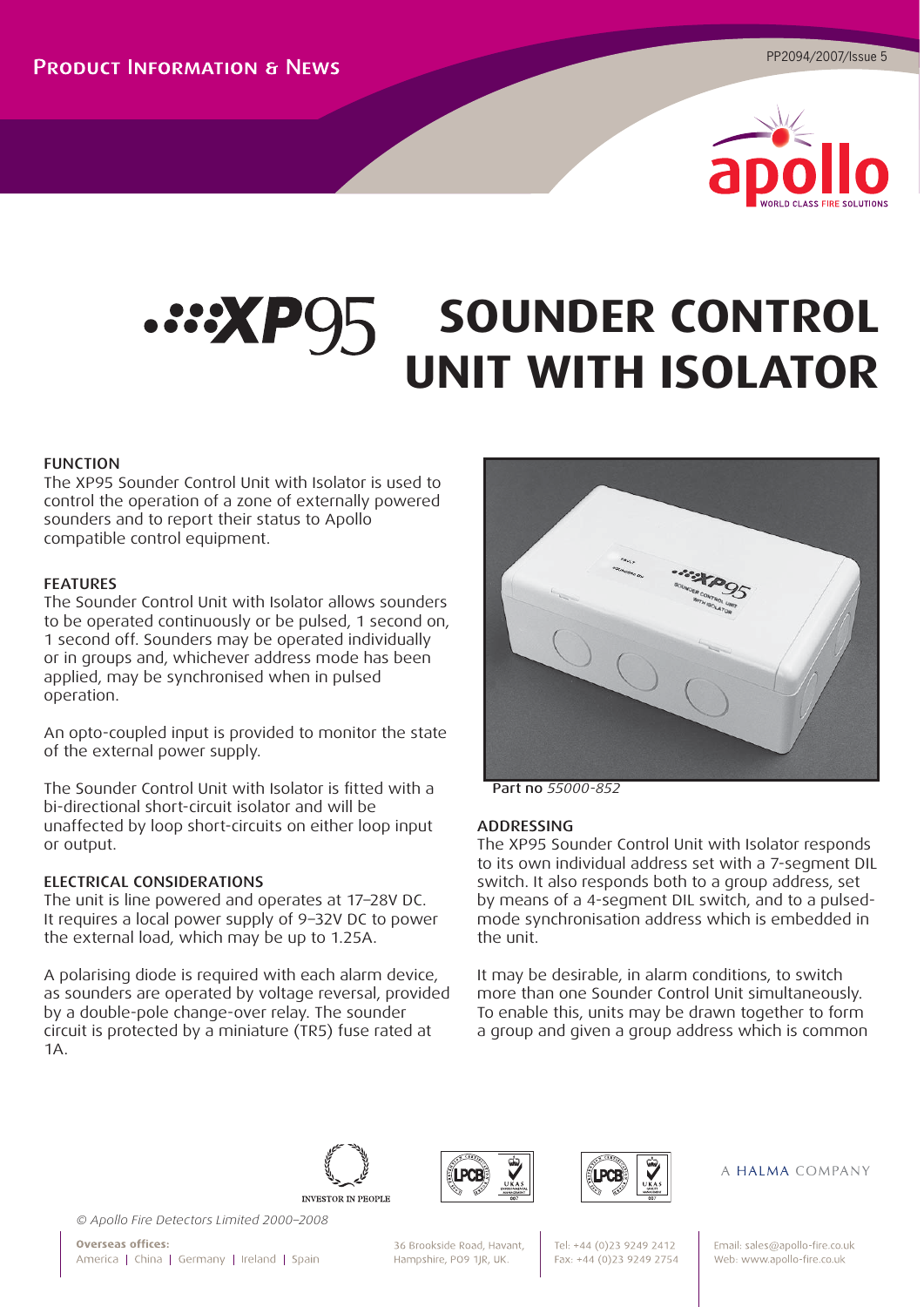to all Units in the group. When a device recognises its group address, it will process the forward command bits but it will not return any data to the control panel on that address. If it is required to confirm the status of the output bits of devices under group address control, it is necessary to poll all devices in the group by their individual addresses.

## PROTOCOL COMPATIBILITY

The unit will operate only with control equipment using the Apollo XP95 or Discovery protocol. The features of the XP95 Sounder Control Unit are available only when the unit is connected to a panel with the appropriate software.

## FAULT MONITORING

In addition to the monitoring of open and short-circuit faults on the sounder wiring, the Sounder Control Unit with Isolator has a facility to monitor the presence and polarity of the external power supply. This is achieved by a fault monitoring circuit which also includes an input to monitor a volt-free contact (such as a fault relay in the external power supply).

#### Technical Data

| Loop operating voltage               | 17V <sub>D</sub> C     |  |
|--------------------------------------|------------------------|--|
| Maximum loop operating voltage       | 28V DC                 |  |
| Sounder Control Data                 |                        |  |
| Currrent consumption, loop, at 24V   |                        |  |
| switch-on surge, max 100ms           | 2.6mA                  |  |
| quiescent, $10k\Omega$ EOL fitted    | 1.95mA                 |  |
| sounders operated                    | 1.7mA                  |  |
| fault (yellow LED on)                | 3.6mA                  |  |
| sounder line short circuit           | 2.8mA                  |  |
| Current consumption, external supply |                        |  |
| relay off                            | 1 <sub>m</sub> A at 9V |  |
|                                      | 3mA at 32V             |  |
| sounders and red LED on              | 44mA at 9V             |  |
|                                      | (+ sounder load)       |  |
|                                      | 47mA at 32V            |  |
|                                      | (+ sounder load)       |  |
| Sounder output monitoring voltage    | 9-11V DC               |  |
| (open-circuit condition)             |                        |  |
| Maximum sounder circuit voltage      | 32V DC                 |  |
| Maximum sounder circuit current      | 1A at 30V DC           |  |
| (inductive or resistive)             |                        |  |
|                                      |                        |  |

## MECHANICAL CONSTRUCTION

The Sounder Control Unit with Isolator is normally supplied with a backbox for surface mounting. It is also available without the backbox for flush mounting. The mouldings are made from polycarbonate material. Both versions are designed for indoor use only.

Three LEDs, one red, two yellow, are visible through the front cover of the enclosure. The red one pulses or is illuminated continuously to indicate that the sounders are, respectively, pulsed or switched on continuously.

One yellow LED is illuminated whenever a fault has been detected.

The other LED is illuminated whenever the built-in isolator has sensed a short-circuit loop fault.

Dimensions and weight of Sounder Control Unit with Isolator (surface mount):

150 x 90 x 48mm 240g

| Isolator Data                       |                                    |  |
|-------------------------------------|------------------------------------|--|
| On resistance                       | 0.2Q                               |  |
| Maximum continuous current          | 1A                                 |  |
| Maximum switching current           | 3A                                 |  |
| Maximum load                        | 20 XP95/Discovery detectors        |  |
| Operating temperature               | $-20^{\circ}$ C to $+70^{\circ}$ C |  |
| Humidity (no condensation)          | $0 - 95%$                          |  |
| Shock                               |                                    |  |
| Vibration                           | to GEI 1-052                       |  |
| Impact                              |                                    |  |
| IP rating                           | 54                                 |  |
| Radiated and conducted RF emissions |                                    |  |
| to BS EN 50081-1 & 2                |                                    |  |
| Radiated and conducted RF immunity  |                                    |  |
|                                     | to BS EN 50130-4                   |  |
|                                     |                                    |  |
|                                     |                                    |  |
|                                     |                                    |  |

#### EMC DIRECTIVE 89/336/EEC

*The XP95 Sounder Control Unit with Isolator complies with the essential requirements of the EMC directive 89/336/EEC, provided that it is used as described in this PIN sheet.*

*A copy of the Declaration of Conformity is available from Apollo on request.*

*Conformity of the XP95 Sounder Control Unit with Isolator with the EMC directive does not confer compliance with the directive on any apparatus or systems connected to it.*